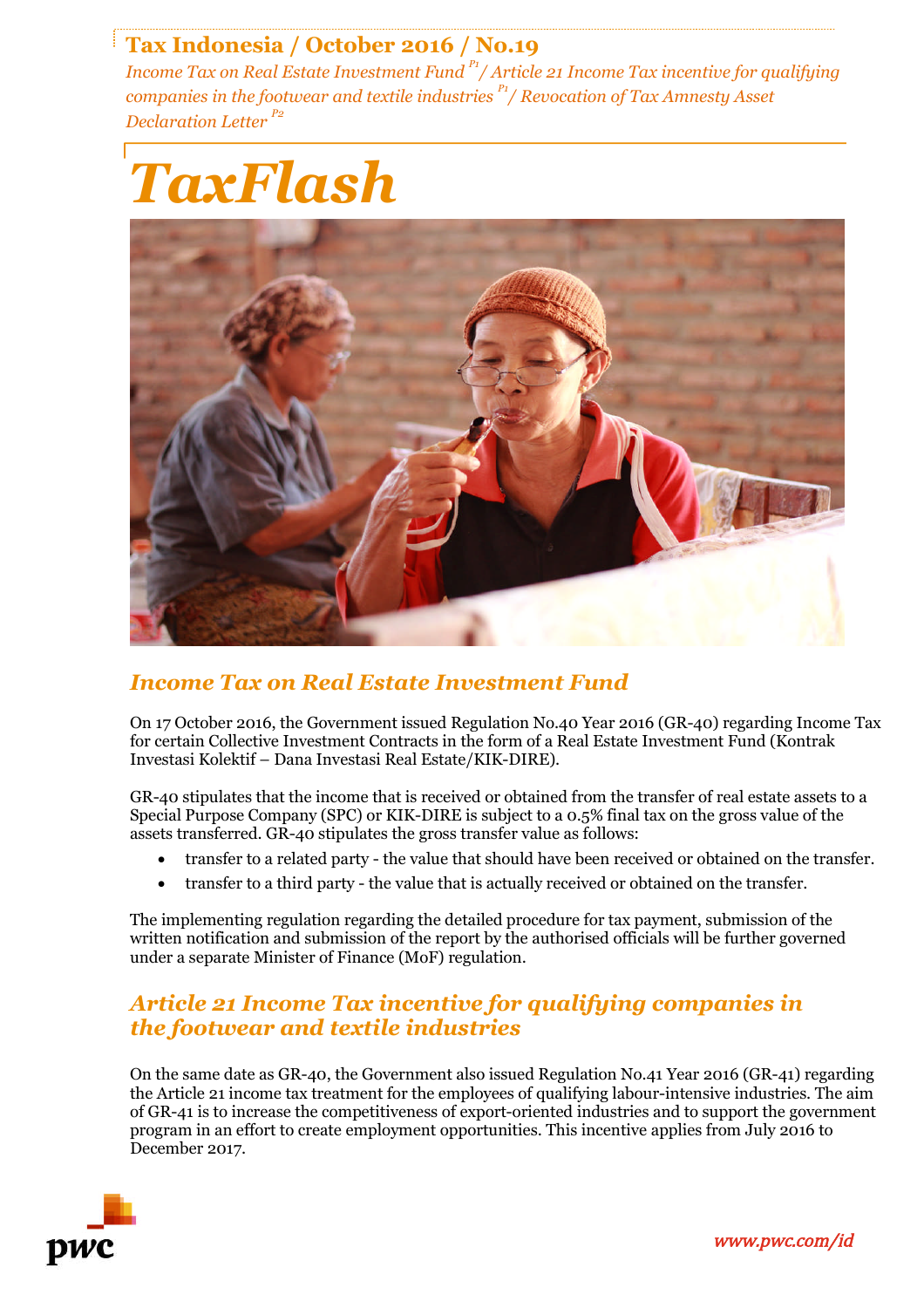GR-41 provides income tax incentive/relief for qualifying labour industries in the form of special final Article 21 Income Tax rates of 2.5% for the employees with estimated taxable income of up to IDR 50 million per annum. If the actual taxable income exceeds IDR 50 million per annum, the excess amount is subject to a 15% final income tax up to December of that year.

The eligible employees are determined based on the list of employees attached to the Article 21 Monthly Income Tax Return for the period of July 2016 and January 2017 submitted by the employer.

A qualifying taxpayers are those who:

- are corporate taxpayers in the footwear and/or textiles and textile products industries;
- employ at least 2,000 employees;
- bear the Article 21 Income Tax of its employees;
- export at least 50% from the previous year's sales volume;
- have a "collective labour agreement";
- have registered its employees with the Social Security Agency for worker's social security (*BPJS Ketenagakerjaan)* and Social Security Agency for health insurance (*BPJS Kesehatan);* and
- are not currently enjoying the Income Tax Allowance or Income Tax Reduction facility.

Detailed provisions on the procedure for reporting and the calculation method for this Article 21 incentive will be regulated in a MoF regulation.

### *Revocation of Tax Amnesty Asset Declaration Letter*

On 21 October 2016, the Director General of Tax (DGT) issued Regulation No.PER-21/PJ/2016 (PER-21) regarding the procedure to revoke Tax Amnesty Asset Declaration Letter (*Surat Pernyataan Harta untuk Pengampunan Pajak/SPHPP*).

PER-21 serves as an implementing regulation of specific provisions regarding the revocation of SPHPP based of MoF Regulation No.141/PMK.03/2016 (an implementing regulation of the Tax Amnesty Law No.11/2016).

PER-21 stipulates that certain taxpayers meeting following conditions can revoke their submitted SPHPP:

- have income under the non-taxable income threshold; and/or
- their additional assets are only from inheritance or a grant that is not subject to Tax Amnesty.

In addition, the submitted SPHPP will not be returned to the taxpayers and the data stated in the SPHPP will be used for the DGT's database.